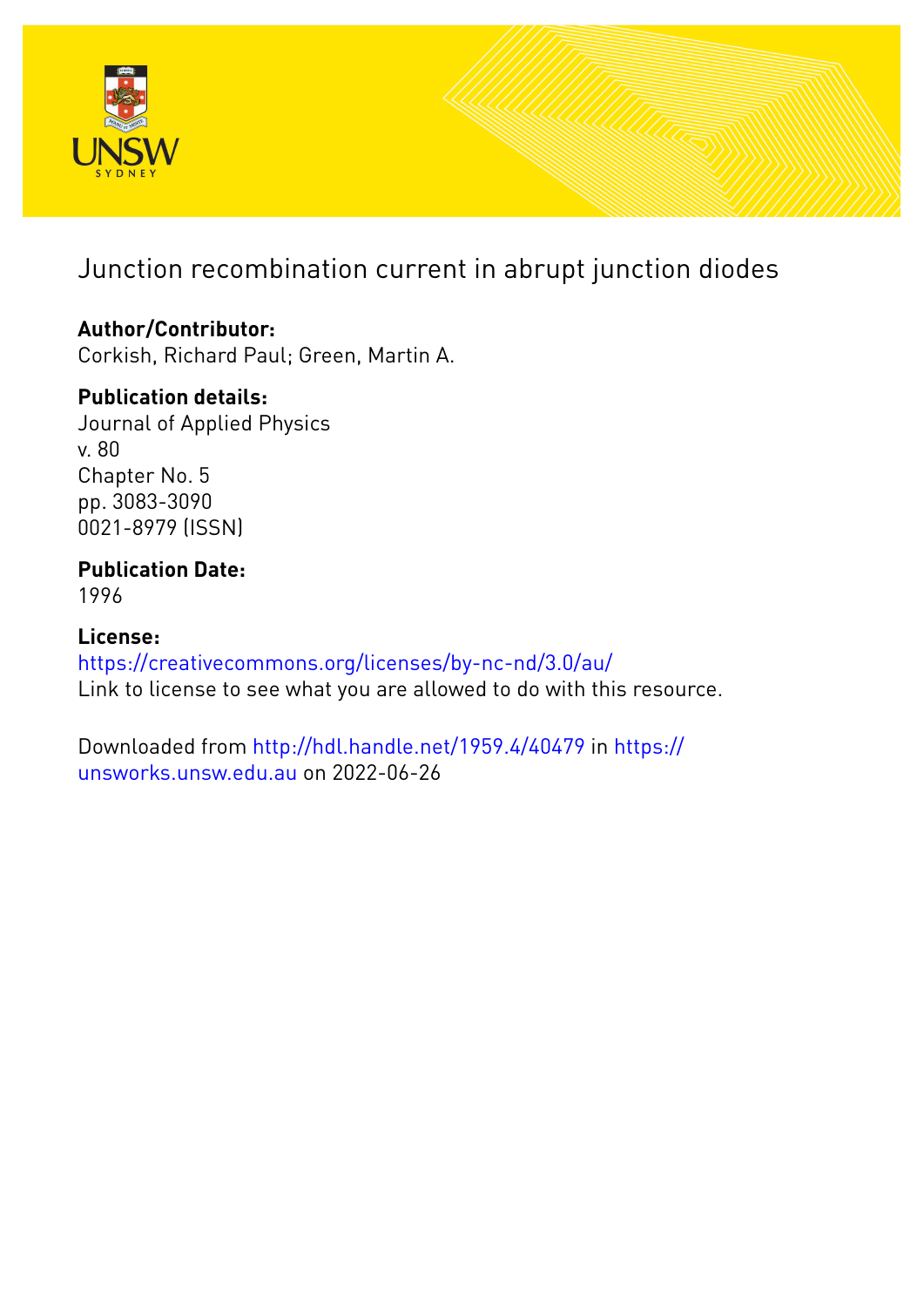### **Junction recombination current in abrupt junction diodes under forward bias**

Richard Corkish<sup>a)</sup> and Martin A. Green<sup>b)</sup>

*Centre for Photovoltaic Devices and Systems, University of New South Wales, Sydney 2052, Australia*

(Received 5 February 1996; accepted for publication 18 May 1996)

A new, analytical method is presented for calculating the depletion-region recombination current for abrupt-junction diodes under forward bias. The method is appropriate when the recombination current is dominated by recombination through Shockley–Read–Hall centers at a single energy level whose density does not vary strongly with position through the device. The new model is systematically compared with earlier models and with the results of finite-element analyses using PC-1D. If it is reasonably assumed that PC-1D is the most accurate of the methods considered here, the others may be ranked according to their proximity to the PC-1D result. It is shown that the new method, despite its simplicity, yields results closer to PC-1D than the earlier models for many practical situations. In addition, it is shown that one existing model may be brought into agreement with the finite-element analysis by a simple modification of the limits of integration. © *1996 American Institute of Physics.* [S0021-8979(96)07216-7]

### **I. INTRODUCTION**

Sah, Noyce, and Shockley<sup>1</sup> (SNS) presented in 1957 the first comprehensive theory for modelling carrier generation and recombination in the space-charge region of a *p*-*n* junction and their expression<sup>2</sup> for the generation-recombination current under small forward bias remains in common use. In that work the doping density on each side of the junction was assumed equal.  $Choo<sup>3</sup>$  extended the SNS theory to include asymmetrically doped devices and the resulting expression<sup>4</sup> for the current under small forward bias is also frequently cited. However, although those treatments<sup>1,3</sup> are the most heavily cited in this area, neither gives good agreement, in general, with more precise calculations. In each of these models there is assumed to be a uniformly distributed set of Shockley–Read–Hall (SRH) generation-recombination centers at a single energy level within the band gap. The recombination rate in steady state is given by<sup>5</sup>

$$
U(x) = [n(x)p(x) - n_i^2] \{ \tau_{n0} [p(x) + p_1] + \tau_{p0} [n(x) + n_1] \}^{-1},
$$
\n(1)

where  $n_i$  is the intrinsic carrier concentration,  $\tau_{n0}, \tau_{p0}$  are  $(excess)$  carrier lifetime parameters<sup>6</sup> dependent on the capture cross section and density of the centers,

$$
n_1 = n_i \exp[(E_t - E_i)/kT], \quad p_1 = n_i \exp[(E_i - E_t)/kT]
$$
 (2)

are the carrier concentrations if the Fermi level were to lie at  $E_t$ , the energy level of the recombination centers, and  $E_i$  is the intrinsic energy level. The recombination rate is a function of position due to the variation of the carrier concentrations with distance but the lifetime parameters are assumed to be independent of position. The generation-recombination current contribution from the space-charge region is found by integrating the recombination rate over this region:

$$
J_{rg} = q \int U dx
$$
 (3)

and the limits of integration are the boundaries of the space $charge$  region  $(SCR)$ . According to the depletion approximation, $\alpha$  these boundaries are given by

$$
W_n = W N_A / (N_A + N_D), \quad W_p = W N_D / (N_A + N_D), \tag{4}
$$

where  $N_A$  and  $N_D$  are the concentrations of ionized acceptor and donor dopants on the *p*- and *n*-type sides of the junction respectively, and  $W_p$  and  $W_n$  are the thicknesses of the space-charge region on the *p*- and *n*-type sides of the junction. The overall width of the SCR is given by

$$
W = W_n + W_p = [2\epsilon/q(V_{bi} - V_a)(N_A^{-1} + N_D^{-1})]^{1/2},
$$
 (5)

where  $V_{\rm bi}$  is the built-in voltage of the junction,  $\epsilon$  is semiconductor's permittivity,  $q$  is the electronic charge, and  $V_a$  is the bias voltage.

It should be noted that numerical modeling<sup>8</sup> has shown that the depletion approximation does not always give a good description of the extent of the SCR when the doping densities on either side of the abrupt junction are unequal. However, in the absence of a more precise definition of the SCR and in order to maintain consistency with preceding studies of SCR recombination current, we use Eq.  $(5)$  to define the SCR. In particular, the depletion approximation tends to underestimate the extent of the region on the heavily doped side within which the space charge is significant. Consequently, the boundaries described by Eq.  $(4)$  do not always enclose the entire region within which the electric field is significant and care must be exercised, when calculating overall diode currents, to appropriately model the regions beyond  $W_n$  and  $W_n$ .

In order to simplify the calculation, both SNS and Choo assumed a linear variation of electrostatic potential,  $\Psi(x)$ , across the space-charge region or, equivalently, assumed that the electrostatic field is constant (at its average value) across

J. Appl. Phys. **80** (5), 1 September 1996 0021-8979/96/80(5)/3083/8/\$10.00 © 1996 American Institute of Physics 3083

a)Electronic mail: r.corkish@unsw.edu.au <sup>b)</sup>Electronic mail: m.green@unsw.edu.au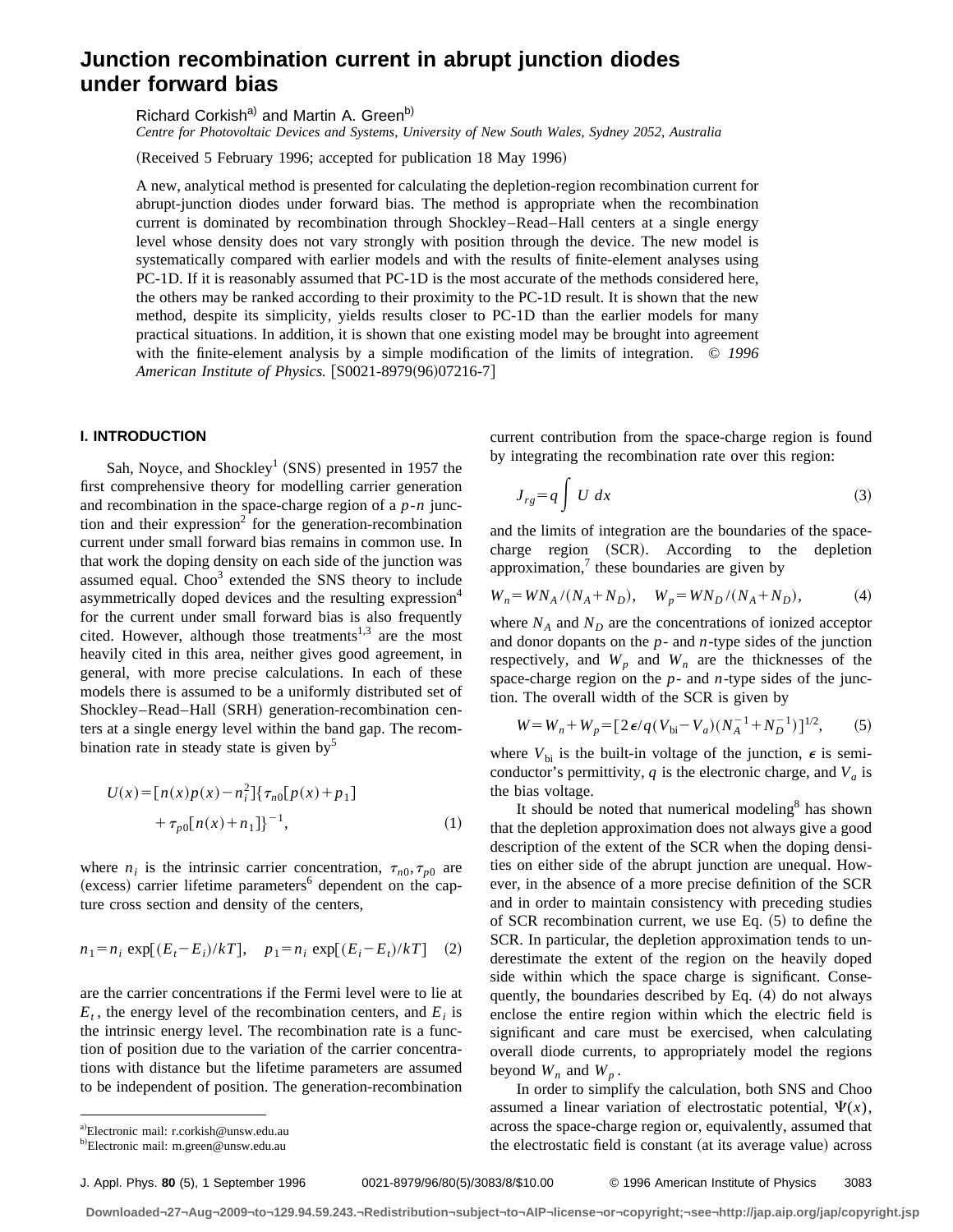the space-charge region. A maximum error of 50% in the field value is attributed by SNS to this approximation and we note that the generation-recombination current is inversely proportional to the field. Results derived in this work show that errors can occur which are far in excess of this level. Several attempts have been made to derive approximate analytical methods for calculating the generation-recombination current without resort to the latter assumption of average electrostatic field. Sah, Noyce, and Shockley, in their idealized model,<sup>9</sup> considered a symmetrical junction with equal lifetimes and recombination centers at the intrinsic Fermi level,  $E_i$ . In that case the value of the field at the junction, rather than the average value, was used to calculate the generation-recombination current. Van der Ziel $10$  pointed out that for such an idealized case the integrand, *U*, has its maximum value,  $U_{\text{max}}$ , at the metallurgical junction and only the region close to  $U_{\text{max}}$  makes a major contribution to the current. In a more general treatment, Simeonov and Ivanovich $11$ argue that the recombination rate is negligible when the potential differs from its value at  $U_{\text{max}}$ , by more than two to three times  $kT/q$  and, hence, assume a constant value of the electrostatic field equal to its value at  $x_m$  (the position at which  $U_{\text{max}}$  occurs, which is generally not at the metallurgical junction). Parikh and Lindholm, $^{12}$  in their treatment of SCR recombination in heterojunction bipolar transistors, expand the potential variation with position in a Taylor series and discard all but the linear term. Choo<sup>13</sup> recently modified his earlier work $3$  by replacing the average field with the field at  $x_m$ . Shur<sup>14</sup> derived a simple approximation for the recombination current, limited to situations where the lifetimes are equal and  $E_t = E_i$  and Starosel'skii<sup>15</sup> published a method which requires the experimental determination of two parameters.

Nussbaum<sup>16</sup> expressed  $d\psi/dx$  analytically and avoided reliance on an assumption of a constant field value or on the depletion approximation. He was thus able to integrate (numerically) in two steps, one each side of the junction. In one sense, this solution is ''exact'' but the results disagree with the other methods considered here since the locations corresponding to these potential limits lie beyond the SCR boundaries defined by Eq.  $(4)$ . The difference arises from three separate causes. Firstly, the depletion approximation does not define boundaries for the SCR where the electric field falls to zero and in most real cases the electric field is nonzero at  $W_n$  and  $W_p$ . Secondly, under forward bias there exist ohmic voltage drops across the ''bulk'' regions.17 Finally, as discussed above, the depletion approximation is not always a good description of the SCR when the doping densities on either side of the junction differ significantly.<sup>8</sup> In Appendix A we give an alternative derivation for Nussbaum's method. We also show that if the limits of integration are changed to  $\psi$ =0.3*kT* and  $\psi$ = $V_{bi}$ <sup>-</sup> $V_a$ -0.3*kT*, then we obtain excellent agreement with values derived from PC-1D using the spatial limits of Eq.  $(4)$ .

In this work we first calculate, using the PC-1D finite element analysis package, $18$  and discuss the form of the recombination rate versus position function,  $U(x)$ , as it depends on asymmetries in the carrier lifetimes and doping densities. In Sec. III we introduce a new analytical method to



FIG. 1. Shockley–Read–Hall recombination rate as a function of distance perpendicular to an abrupt, symmetrically doped  $(10^{16} \text{ cm}^{-3})$  Si  $p$ -*n* junction. Trap energy is equal to the intrinsic energy and the forward bias is 0.2 V. The product of the lifetime parameters,  $\tau_{p0}\tau_{n0}$ , is set to  $10^{-12}$  s<sup>2</sup> and the parameter for the different curves is their ratio,  $\tau_{p0}/\tau_{n0}$ . Values for that ratio are: (a) 1, (b) 10, (c)  $10^2$ , (d)  $10^3$ , (e)  $10^4$ , (f)  $10^5$ , (g)  $10^6$ , (h)  $10^7$ , (i)  $10^8$ , (j)  $10^9$ , (k)  $10^{10}$ . The vertical lines are the positions of the junction and the boundaries of the depletion region.

obtain an approximation to the recombination current in abrupt junctions under forward bias. Our techniques for modelling space-charge recombination using PC-1D are described in Sec. IV and in the following section we compare our new method with PC-1D and with other analytical methods from the literature. All calculations assume a temperature of 300 K. We ignore the contribution to the recombination current of trap-assisted tunneling.<sup>19</sup> Preliminary reports of this work have appeared elsewhere.<sup>20,21</sup>

#### **II. FORM OF U(x) WITH LIFETIME AND DOPING ASYMMETRIES**

### **A. Lifetime asymmetry**

Figure 1 shows the recombination rate as a function of position as predicted for a  $1-\mu m$ -thick, symmetrically doped  $(N_A = N_D = 10^{16} \text{ cm}^{-3})$  silicon diode with  $E_t = E_i$  by the finite element program, PC-1D. For each curve, the forward bias has been set to 0.2 V and the parameter for the set of curves is the ratio of the (excess) carrier lifetime parameters,  $\tau_{p0}/\tau_{n0}$ . The product of the lifetimes is held constant at  $1 \times 10^{-12}$  s<sup>2</sup>. For equal lifetimes the recombination rate is strongly peaked at the location of the metallurgical junction and declines towards the same constant value in each bulk region. Changing the  $\tau_{p0}/\tau_{n0}$  ratio moves the peak in the recombination rate towards the side in which the minority carrier lifetime is shorter. In our example, an increase in  $\tau_{p0}/\tau_{n0}$  causes more recombination to occur on the *p*-type side of the junction than on the *n*-type side. The peak in the recombination rate eventually moves outside the depletion region (as defined by the depletion approximation) and becomes less prominent. For these cases of very great asymmetry in the lifetimes, the recombination rate across approximately 30% of the SCR adjoining the bulk region with low minority-carrier lifetime is essentially the same as the rate in that bulk region. Ideality factors can approach unity for large values of lifetime asymmetry.<sup>22</sup> For these cases, the useful-

**Downloaded¬27¬Aug¬2009¬to¬129.94.59.243.¬Redistribution¬subject¬to¬AIP¬license¬or¬copyright;¬see¬http://jap.aip.org/jap/copyright.jsp**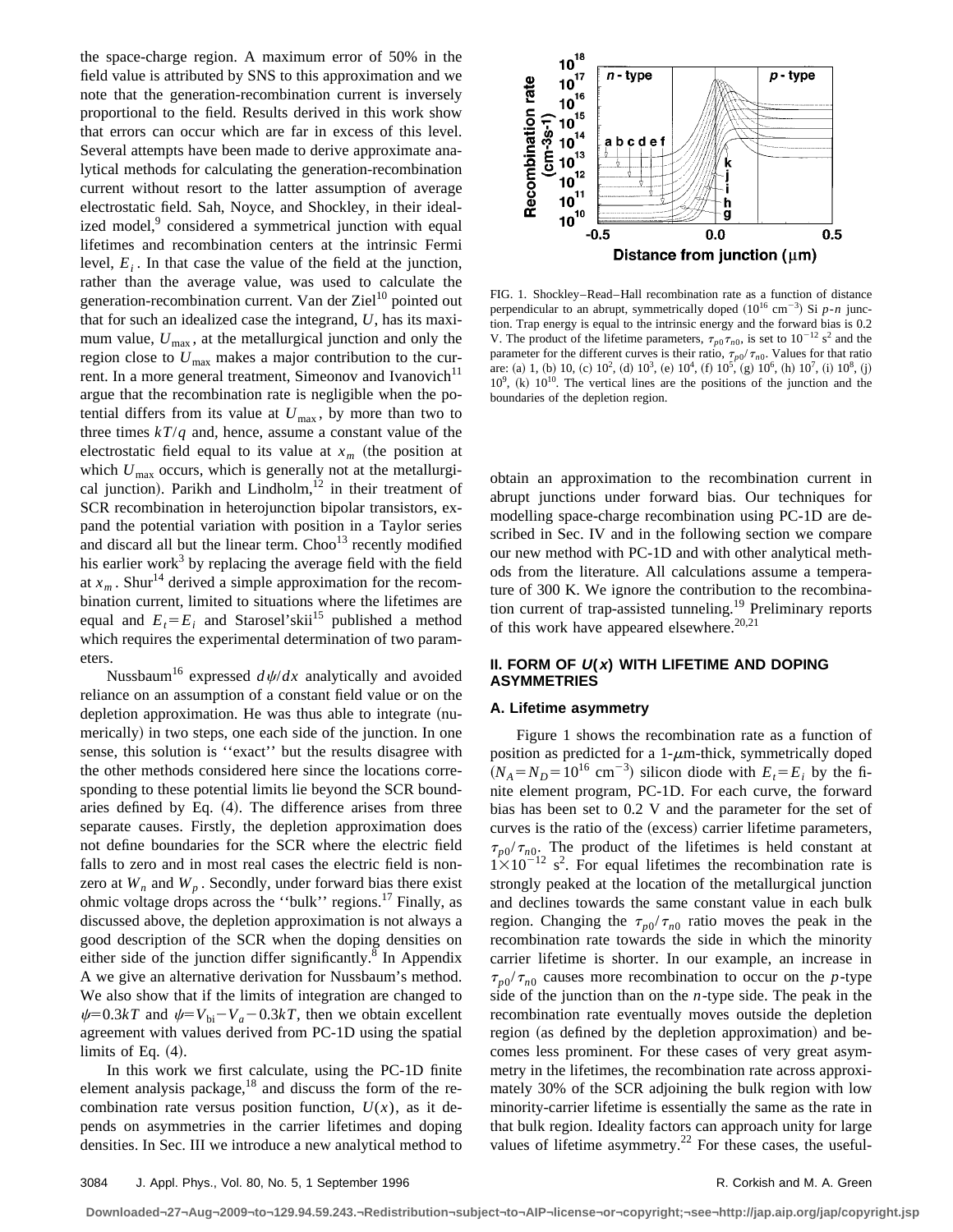ness of separating the recombination into bulk and SCR components is open to question. It is also worth noting that since the bulk thickness will usually greatly exceed that of the SCR the SCR recombination current will usually be negligible in comparison to bulk current when electron and hole lifetimes differ by several orders of magnitude.

For each curve in which a peak is clearly evident in Fig. 1, there is some ''spillover'' of enhanced recombination rate from the SCR into each bulk region. When the asymmetry is small, this spillover is unimportant since only an insignificant fraction of the total recombination current would be neglected if the limits of the integral in Eq.  $(3)$  are set to the SCR edges given by the depletion approximation.<sup>1,3</sup> However, a significant fraction of the recombination current may not be accounted for in cases like some of those shown in Fig. 1 (see, for example, the curve corresponding to  $\tau_{p0}/\tau_{n0} = 10^6$ ) in which the spillover excess recombination rate approaches the peak value in the SCR. Nussbaum's theory, without modification of the limits of integration, includes all the spillover recombination as well as the bulk recombination on both sides of the junction up to the points where the potential ceases to vary with distance.

#### **B. Doping asymmetry**

We also used PC-1D to model the effect of doping asymmetry on the form of  $U(x)$ . Figure 2(a) shows the effect of increasing  $N_D$  while keeping  $N_A$  fixed at  $10^{14}$  cm<sup>-3</sup> and Fig. 2(b) has the results of reducing  $N_A$ , while  $N_D$  is fixed at  $10^{18}$  cm<sup>-3</sup>. The peak in the recombination rate moves away from the more heavily doped side of the junction but in each case the peak is contained well within the boundaries of the SCR.

#### **III. NEW APPROXIMATION FOR RECOMBINATION CURRENT**

In this section we present a new approach to the estimation of recombination current in abrupt *p*-*n* junctions under forward bias. The theory applies directly to situations in which the maximum value of  $U(x)$  occurs on the *p*-type side of the abrupt junction and extension of the theory to the *n*-type side is straightforward.

#### **A. Cases where U(x) strongly peaked**

Assuming constant quasi-Fermi levels across the depletion region and in the neutral bulk for the respective majority carrier, $^{23}$  we have

$$
np = n_i^2 \exp[qV_a/(kT)], \qquad (6)
$$

where  $V_a$  is the potential between the contacts. This allows  $p$ to be eliminated as a variable from Eq.  $(1)$  and the electron



FIG. 2. Effect of doping asymmetry on the Shockley–Read–Hall recombination rate as a function of distance perpendicular to an abrupt Si *p*-*n* junction when the doping is varied on (a) the side of the junction opposite that on which the recombination rate is maximum and (b) on the same side. Trap energy is equal to the intrinsic energy, the forward bias is 0.2 V and  $\tau_{p0} = \tau_{n0} = 10^{-6}$  s. In (a) the acceptor doping level is maintained equal to  $10^{14}$  cm<sup>-3</sup>, while the donor doping is set to (a)  $10^{14}$ , (b)  $10^{15}$ , (c)  $10^{16}$ , (d)  $10^{17}$  cm<sup>-3</sup>. In (b) the donor doping is fixed at  $10^{18}$  cm<sup>-3</sup> and the five peaks, from left to right, correspond to acceptor concentrations of  $10^{18}$ ,  $10^{17}$ ,  $10^{16}$ ,  $10^{15}$ , and  $10^{14}$  cm<sup>-3</sup>.

and hole concentrations at which the recombination rate is maximum to be found by differentiation of the denominator:

$$
n(x_m) = (\tau_{n0}/\tau_{p0})^{1/2} n_i \exp[qV_a/2kT],
$$
  

$$
p(x_m) = (\tau_{p0}/\tau_{n0})^{1/2} n_i \exp[qV_a/2kT].
$$
 (7)

Since the carrier concentrations at any two points,  $x_a$  and  $x_b$ , are related by the electrostatic potential difference,  $24$ 

$$
n(x_a)/n(x_b) = \exp\{q[\psi(x_a) - \psi(x_b)]/(kT)\},\tag{8}
$$

we may now express the recombination rate as a function of the potential difference from the point of maximum recombination rate,  $x_m$ :

$$
U(\Delta \psi) = \frac{n_i^2 \{ \exp[qV_a/(kT) - 1] \}}{\tau_{n0} p(x_m) \exp[-q\Delta \psi/(kT)] + \tau_{p0} n(x_m) \exp[q\Delta \psi/(kT)] + \tau_{n0} p_1 + \tau_{p0} n_1}
$$
  
=  $n_i \sinh[qV_a/(2kT)] \{ (\tau_{n0} \tau_{p0})^{1/2} (\cosh[q\Delta \psi/(kT)] + \beta) \}^{-1},$  (9)

 $\overline{1}$ 

#### J. Appl. Phys., Vol. 80, No. 5, 1 September 1996 **Report According to According the Core** R. Corkish and M. A. Green 3085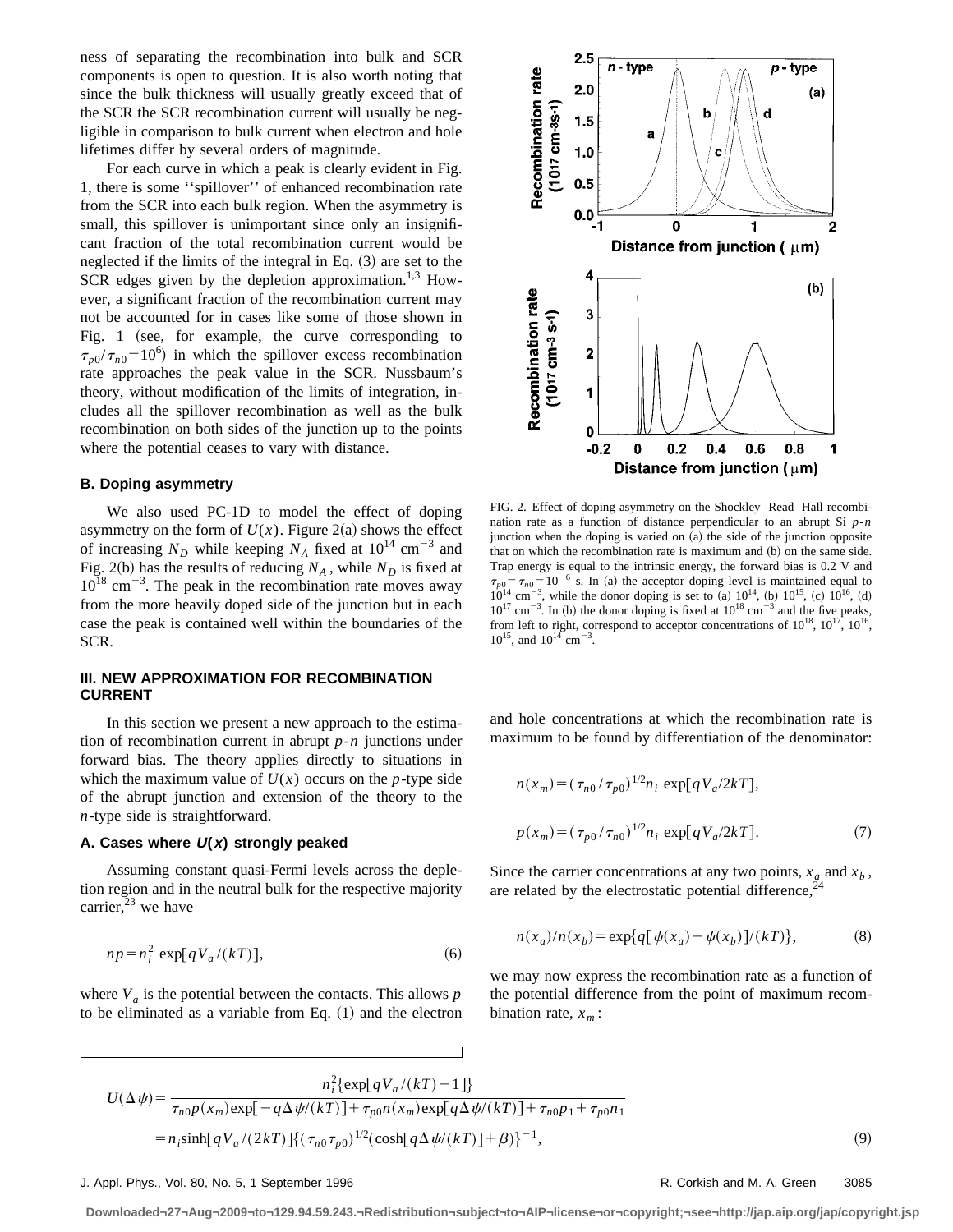where $^{20}$ 

$$
\beta = [n_1(\tau_{p0}/\tau_{n0})^{1/2} + p_1(\tau_{n0}/\tau_{p0})^{1/2}]
$$
  
×{2n<sub>i</sub> exp[qV<sub>a</sub>/(2kT)]<sup>-1</sup>} (10)

and  $\Delta \psi = \psi(x) - \psi(x_m)$ . In our previous work,<sup>21</sup> a value of zero was assumed for  $\beta$  in Eq. (9). The potential can be expanded as a power series about its value at  $x_m$ . Since we assume in this section that the recombination rate is strongly peaked<sup>11</sup> around  $x_m$ , a good approximation to recombination rates near the maximum may be obtained by retaining only the linear term of this expansion.<sup>12</sup> This amounts to assuming a constant value of electrostatic field $11$  equal to its value at  $x_m$ , corresponding to the following linear approximation for the potential variation,

$$
\Delta \psi(x) = F(x_m) \Delta x,\tag{11}
$$

where  $\Delta x = x - x_m$ . If we assume that  $x_m$  is on the *p*-type side of the metallurgical junction then the field at the point of maximum recombination is given by (see Appendix B)

$$
F(x_m) = ((2kT/\epsilon)\{N_A \ln[p_{p,\text{bulk}}/p(x_m)] - p_{p,\text{bulk}} + p(x_m) - n_{p,\text{bulk}} + n(x_m)\})^{1/2},
$$
\n(12)

where  $p_{p,\text{bulk}}$  and  $n_{p,\text{bulk}}$  are the carrier concentrations at the edge of the *p*-type bulk region (see Appendix B). The expression given by Choo<sup>13</sup> for the field at  $x_m$  is identical if we exchange  $N_A$  for  $N_D$  and invert the ratio of lifetime parameters. These changes merely allows for our assumption that  $x_m$  is on the *p*-type side of the junction since Choo assumes the opposite case.

We may now integrate  $U(x)$  according to Eq. (3). Since the recombination rate is strongly peaked near the maximum, the results of the integration do not strongly depend on the boundaries to the integration. Hence, we extend the limits of integration to  $\pm \infty$  in order to obtain an analytical solution. As we shall show, the consequences of this assumption are not serious enough to prevent us from obtaining a more accurate solution than by "standard" techniques<sup>1,3</sup> for many realistic situations. Equation (3) becomes, under our assumptions,

$$
J_{rg}(1) \approx q \int_{-\infty}^{\infty} U \, dx
$$
  
\n
$$
\approx 2q L_E n_i \sinh[qV_a/(2kT)] (\tau_{n0}/\tau_{p0})^{-1/2}
$$
  
\n
$$
\times \int_0^{\infty} (\cosh u + \beta)^{-1} du,
$$
\n(13)

where  $u = \Delta x / L_E$ ,  $L_E = kT / [qF(x_m)]$ , and  $\Delta x = x - x_m$ . The integral may be solved analytically using a standard expression,<sup>25</sup>

$$
\int_0^\infty \frac{du}{\beta + \cosh u} = 2(1 - \beta^2)^{-1/2} \arctan[(1 - \beta^2)^{1/2}
$$
  
×(1 + \beta)^{-1}],  $\beta^2 < 1$   
=  $(\beta^2 - 1)^{-1/2} \ln\{[\beta + 1 + (\beta^2 - 1)^{1/2}] \}$   
×[ $\beta$ +1- $(\beta^2 - 1)^{1/2}$ ]<sup>-1</sup>},  $\beta^2 > 1$ . (14)

#### **B. Cases where U(x) is step-like**

For the situations shown in Fig. 1 to result in  $U(x)$  functions which are not strongly peaked but are, instead, steplike, the integration between infinite limits in Eq.  $(14)$  is inappropriate since it will result in an over-estimation of the recombination current. This situation occurs for large lifetime asymmetries at low voltages and moderate asymmetries for higher voltages. If  $\tau_{n0} \ll \tau_{p0}$ , as has been assumed here, then  $\tau_{p0}(n+n_1)$  may be the dominant term in the denominator of Eq.  $(1)$ . Then,

$$
U \approx n_i^2 \{ \exp[qV_a/(kT)] - 1 \} [\tau_{p0}(n + n_1)]^{-1}.
$$
 (15)

We approximate the integral of Eq.  $(3)$  by "squaring off" the actual  $U(x)$  function (see curves for which  $\tau_{n0} \ll \tau_{n0}$  in Fig. 1) so that it is described by Eq.  $(15)$  between the edge of the *p*-type bulk and some point,  $x(n=n^*)$ , and by zero elsewhere. We call the range of Eq.  $(15)$ ,  $\Delta x^*$ . In order to make such an approximation it is necessary to assume some constant value for the minority carrier concentration, *n*, throughout the region where *U* is significant. We use  $n = n_{p, bulk}$  [see Eq.  $(B12)$ ]. The value of  $n^*$  is found by solving Eq.  $(15)$  for *n* when *U* is equal to the arithmetic mean of the recombination rates in the two bulk regions,

$$
U_{\text{mean}} = 0.5 \tau_{p0}^{-1} [N_D^{-1} + n_{p,\text{bulk}}^{-1}] n_i^2 \{ \exp[qV_a/(kT)] - 1 \},\tag{16}
$$

where majority bulk electron concentration has been approximated by the doping density,  $N_D$ . Hence,  $n^*$  is given by

$$
n^* = \{ \exp[qV_a/(kT)] - 1 \} (U_{\text{mean}} \tau_{p0})^{-1} - n_1. \tag{17}
$$

In order to find  $\Delta x^*$ , the range over which Eq. (15) is assumed to be valid, we first find the potential difference across the range from Eq.  $(8)$ ,

$$
\Delta \psi = kT/q \ln(n^*/n_{p,\text{bulk}}). \tag{18}
$$

Under the assumption of quadratic spatial variation of potential which follows from the depletion approximation<sup>26</sup> applied over the region of interest, we have the following expression for  $\Delta x^*$ :

$$
\Delta x^* \approx [2\Delta \psi \epsilon / (qN_A)]^{1/2} \tag{19}
$$

and

$$
J_{rg}(2) \approx q n_i^2 \{ \exp[qV_a/(kT)] - 1 \}
$$
  
 
$$
\times \Delta x^* [\tau_{p0}(n_{p,\text{bulk}} + n_1)]^{-1}.
$$
 (20)

#### **C. Overall solution**

Our final estimate for the recombination current is found by artificially combining the two expressions for  $J_{r\rho}(1)$  and  $J_{r\rho}(2)$ :

$$
J_{rg}^{-1} = J_{rg}^{-1}(1) + J_{rg}^{-1}(2). \tag{21}
$$

Figure 3 shows  $J_{r\rho}$ ,  $J_{r\rho}$ (1), and  $J_{r\rho}$ (2) as functions of lifetime asymmetry for a symmetrically doped junction at 0.2 V forward bias. The current,  $J_{rg}$ , is approximated by  $J_{rg}(1)$  for small differences in the lifetimes and by  $J_{rg}(2)$  when  $\tau_{n0}$   $\ll$   $\tau_{p0}$ .

#### 3086 J. Appl. Phys., Vol. 80, No. 5, 1 September 1996 **R. Communist Communist Communist Communist Convention** R. Corkish and M. A. Green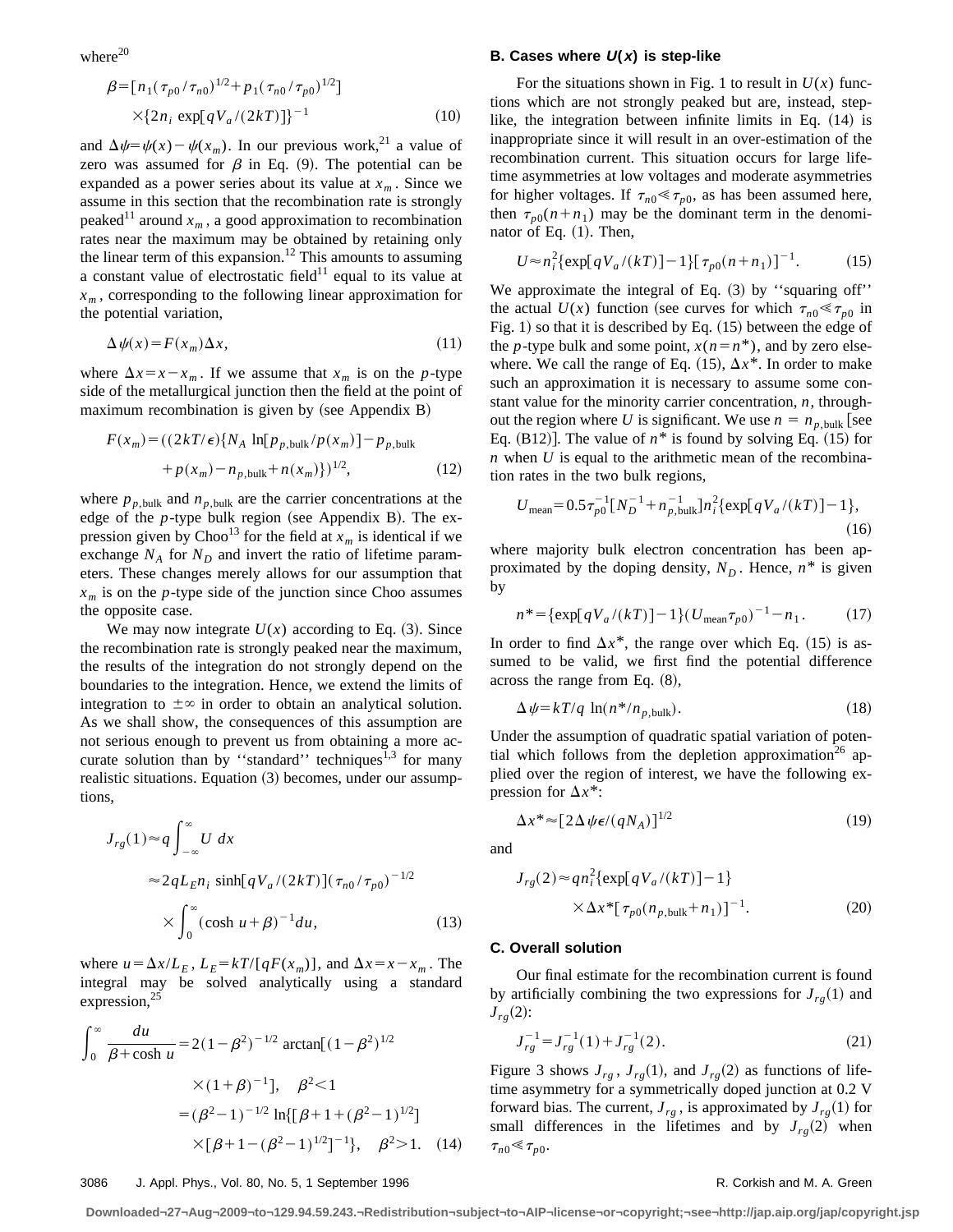

FIG. 3. Components of the junction recombination current according to the model presented in this work. The recombination current is approximated by  $J_{rg}(1)$  when the lifetime asymmetry is small and by  $J_{rg}(2)$  when it is large. The results were calculated by assuming  $\tau_{p0}\tau_{n0} = 10^{-12} \text{ s}^2$ ,  $N_A = N_D = 10^{16}$  $\text{cm}^{-3}$ ,  $E_t = E_i$ , and forward bias of 0.2 V.

#### **IV. MODELING RECOMBINATION CURRENT USING PC-1D**

For the PC-1D modeling we used the silicon data set and all surface recombination velocities were set equal to zero. This affects bulk current components but not depletion region current. Each side of the junction was described as a separate region.<sup>18</sup> Our PC-1D current values are estimated from the differences in current across the  $SCR$  as defined by Eq.  $(4)$ ] from the PC-1D output curves of current versus position. We used linear interpolation between the sample points provided by the program. The values of current found in this way show some variation with the overall thickness of the device  $(i.e., with the extent of the bulk regions included)$ in the finite element analysis. All the PC-1D results presented in this work were found using overall device thicknesses equal to  $10W_n + 10W_p$  except where this strategy would result in either side being thinner than 0.1  $\mu$ m, which is ten times the default grading layer between regions.<sup>18</sup> In such cases the thickness of that side of the diode was set to  $0.1 \mu m$ .

The PC-1D model includes band-gap narrowing which results from doping heavier than defined thresholds. Any further doping increase causes a reduction in the effective band gap in proportion to the natural logarithm of the doping density.<sup>27</sup> The thresholds used here are  $7 \times 10^{17}$  cm<sup>-3</sup> for donors and  $1\times10^{17}$  cm<sup>-3</sup> for acceptors. This explains the different height of one of the peaks in Fig.  $2(b)$ . None of the analytical models includes band-gap-narrowing effects.

#### **V. RESULTS AND DISCUSSION**

#### **A. Lifetime asymmetry**

#### **1. Recombination centers at the intrinsic energy**  $level, E<sub>i</sub>$

The results for lifetime (parameter) asymmetry from the various models and from the finite element analysis are compared in Fig. 4. A junction forward bias of 0.4 V and equal doping densities of  $10^{16}$  cm<sup>-3</sup> have been assumed. As the ratio of the hole and electron lifetimes was varied, their product was maintained constant,  $\tau_{n0} \times \tau_{p0} = 10^{-12}$  s. Our present



FIG. 4. Depletion-region recombination current as a function of lifetime asymmetry. Trap energy is equal to the intrinsic energy, forward bias is 0.4 V and the product of the lifetime parameters,  $\tau_{p0}\tau_{n0}$ , is set to 10<sup>-12</sup> s<sup>2</sup>.

and earlier $^{21}$  models achieve good agreement with PC-1D throughout the range of lifetime asymmetry. Simeonov and Ivanovich<sup>28</sup> have good agreement with PC-1D for asymmetry  $\leq 10^4$ . The SNS and (original) Choo<sup>3</sup> models both overestimate the current by a factor  $\sim$ 2 for low asymmetry and SNS grossly overestimate at high asymmetry. Choo's modified model<sup>13</sup> agrees well with the numerical calculations for small asymmetry but not when  $\tau_{p0}/\tau_{n0} > 10^4$ . Only one point calculated from Shur's<sup>14</sup> expression has been included in Fig. 4 since that work is based on the assumption of equal lifetimes. Nussbaum's method [see Eq.  $(A4)$ ] overestimates the current (as we have defined it here) when the asymmetry is enough to cause  $U(x)$  to become step-like since significant additional bulk recombination is then included. The modified version of Nussbaum's method [see Eq.  $(A9)$ ] is in excellent agreement with PC-1D throughout.

#### **2. Recombination centers' energy level not at E<sup>i</sup>**

Our previous model<sup>21</sup> was based on the assumption that the trap energy is close to the intrinsic energy but that simplification is not necessary. Figure 5 shows the results, as a function of lifetime asymmetry, from the various models  $E_t - E_i = -10kT$ . The doping is assumed to be symmetrical, and the forward voltage is set to 0.4 V. Our previous work,



FIG. 5. Depletion-region recombination current as a function of lifetime asymmetry. Trap energy is equal to  $E_i$  – 10*kT*, forward bias is 0.4 V and the product of the lifetime parameters,  $\tau_{p0}\tau_{n0}$ , is set to  $10^{-12}$  s<sup>2</sup>.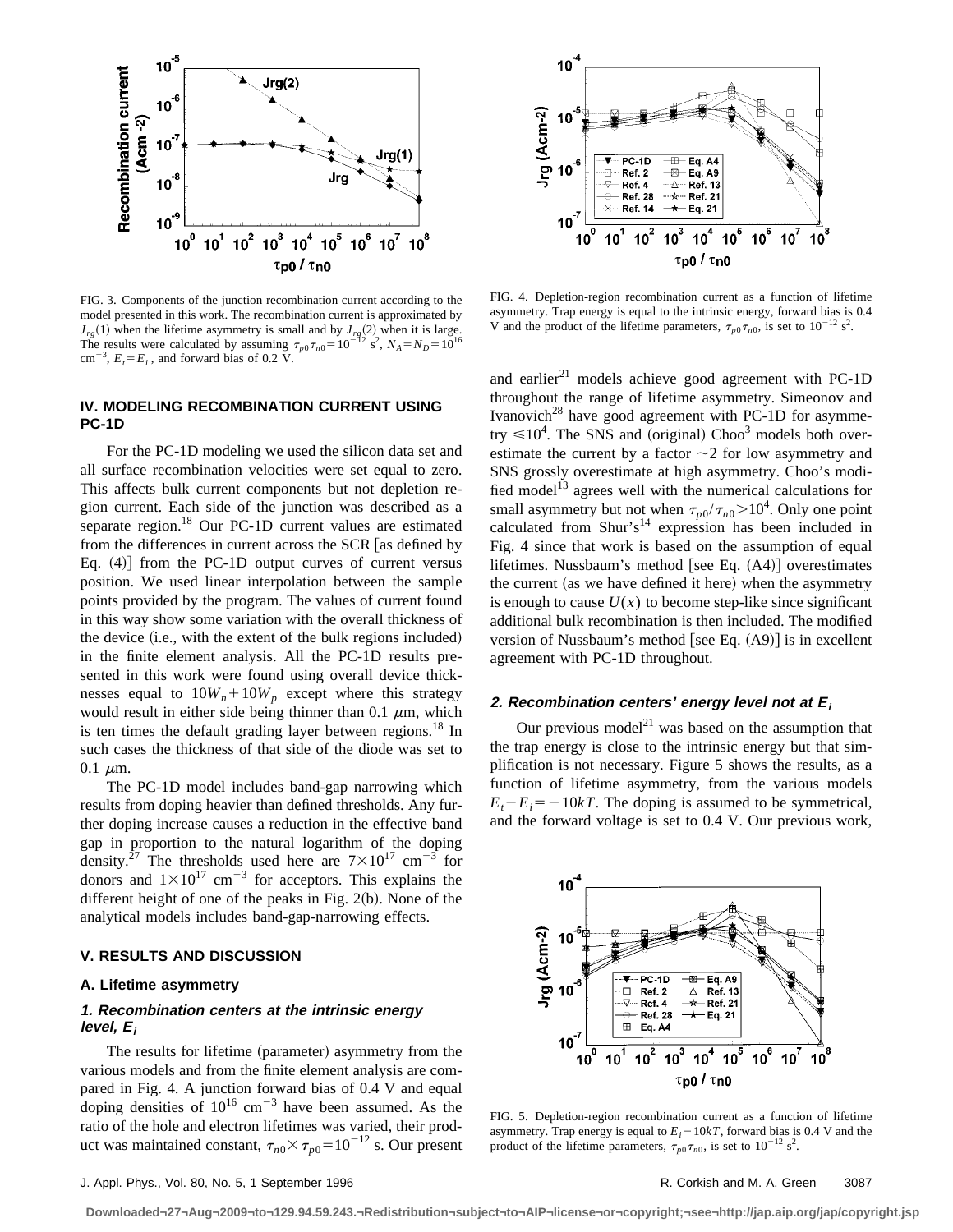

FIG. 6. Dependence of junction recombination current on doping asymmetry. The acceptor doping is kept at  $10^{14}$  cm<sup>-3</sup> while the donor doping on the opposite side of the junction is varied. The chosen range ensures that most of the recombination occurs on the *p*-type side of the junction. The carriers have equal lifetime parameters,  $\tau_{p0} = \tau_{n0} = 10^{-6}$  s and the forward bias is 0.4 V.

along with the SNS and both Choo models, seriously overestimates the current when the lifetime asymmetry is small. The error exceeds an order of magnitude at a bias of 0.2 V. Choo's recent model gives poor agreement for high asymmetry but the original Choo work agrees well with PC-1D in that region. Nussbaum tends to overestimate the current when the form of  $U(x)$  becomes step-like. Both our present formulation and the modified form of Nussbaum's give reasonable agreement with PC-1D throughout the range.

#### **B. Doping asymmetry**

We investigated the consequences of varying the doping on either the side of the junction on which  $x_m$  occurs or on the opposite side, while keeping the lifetime parameters fixed and equal. In these cases negligible error results from using  $J_{rg}(1)$  in place of  $J_{rg}$ . For the curves shown in Fig. 6 the *p*-type doping is constant at  $N_A = 10^{14}$  cm<sup>-3</sup>, while the *n*-type doping density is varied over a range,  $N_D \ge N_A$ . This range ensures that the point of maximum recombination rate,  $x_m$ , remains on the *p*-type side of the junction. The modified form of Nussbaum's theory and our present and previous models each agree with the PC-1D results more closely than the other methods.

The other way to vary doping asymmetry is to keep the *n*-type doping density constant and vary the *p*-type doping over a range,  $N_A < N_D$ . Then  $x_m$  occurs on the same side of the junction as before. This method was used to obtain Fig. 7, for which the doping density on the *n*-type side was fixed at  $N_D=10^{18}$  cm<sup>-3</sup>. Our methods, Nussbaum's method (unmodified or modified), and the recent Choo method produce results which are closer to those from PC-1D than are those from SNS or Choo (original model) for most of the range. The agreement of SNS and Choo<sup>3</sup> with the PC-1D results for  $N_A = 10^{18}$  cm<sup>-3</sup> is a fortuitous result of the band-gap-



FIG. 7. Dependence of junction recombination current on doping asymmetry. The donor doping is kept at  $10^{18}$  cm<sup>-3</sup> while the acceptor doping on the opposite side of the junction is varied. The chosen range ensures that most of the recombination occurs on the *p*-type side of the junction. The carriers have equal lifetime parameters,  $\tau_{p0} = \tau_{n0} = 10^{-6}$  s and the forward bias is 0.4 V.

narrowing model in PC-1D. If band-gap narrowing had been excluded, as it was from the analytical models, the PC-1D result would have been reduced to  $331.4$  nA cm<sup>-2</sup>.

#### **VI. CONCLUSIONS**

We have shown that significant errors (relative to the PC-1D finite element analysis with the SCR defined according to the depletion approximation) in the estimation of junction recombination currents under forward bias by other models may be reduced in many important cases by the use of a new analytical model which does not require numerical integration. When the excess carrier lifetime parameters are not highly asymmetrical only one of the two parts of the model  $[Eq. (13)]$  is required and that expression avoids reliance on the depletion approximation. When the lifetime parameters are highly asymmetrical it is necessary to apply a correction term [Eq.  $(20)$ ]. Together [Eq.  $(21)$ ], the two expressions provide an excellent description of the forwardbias recombination current across the SCR as defined by the depletion approximation. However, it should be noted that the depletion approximation is not always a good model for the extent of the SCR when the doping is asymmetrical. In addition we have demonstrated that Nussbaum's model may be brought into excellent agreement with a finite-element analysis by a simple variation of the limits of integration which prevent the inclusion of bulk recombination in the calculation of space-charge region recombination current.

#### **ACKNOWLEDGMENTS**

This work is supported by the Australian Research Council. The Centre for Photovoltaic Devices and Systems is supported by the Australian Research Council and by Pacific Power. The first author acknowledges helpful discussions with Dr. Steve Robinson and Sean Edmiston.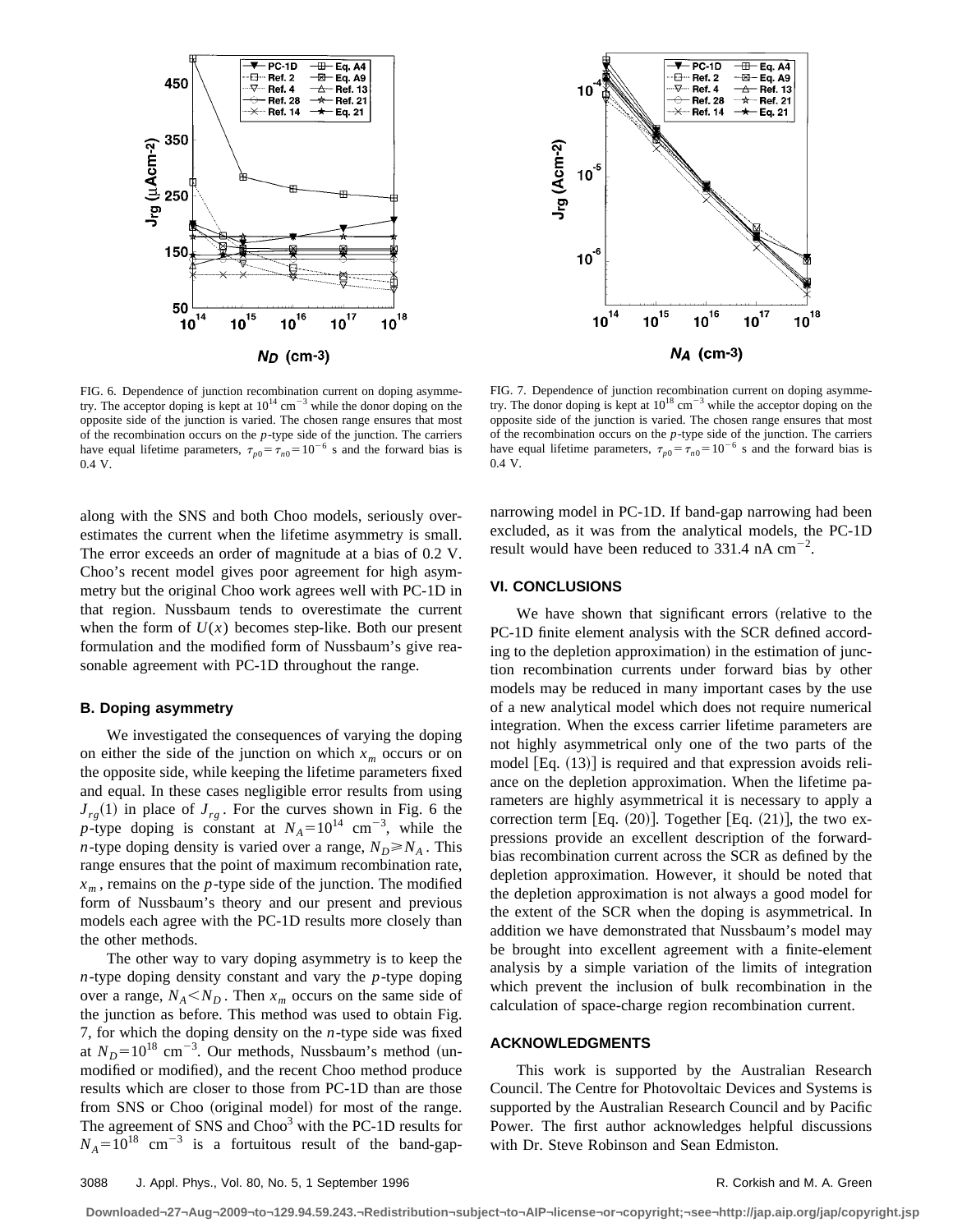#### **APPENDIX A: ALTERNATIVE DERIVATION AND MODIFICATION OF NUSSBAUM'S METHOD**

We give an alternative derivation of Nussbaum's method $16$  of integrating the recombination current with respect to potential rather than distance and demonstrate how the limits of integration may be adjusted to achieve agreement with results from PC-1D using the spatial limits of Eq.  $(4).$ 

From Eq.  $(3)$  we see that

$$
dJ = qU \, dx. \tag{A1}
$$

Multiplying each side by  $F=-\frac{d\psi}{dx}$ , where *F* is the field intensity, yields

$$
F \, dJ = qU \, d\psi \tag{A2}
$$

and integration of both sides allows the current change to be expressed in terms of an integral with respect to potential,

$$
\int_{J_0}^{J_W} dJ = q \int_{\psi_0}^{\psi_W} (U/F) d\psi,
$$
 (A3)

where  $\psi_0$  and  $\psi_W$  refer to the limiting values of potential in the *p*-type and *n*-type bulk regions, respectively. The limits,  $J_0$  and  $J_W$ , designate the currents at the locations where those potential limits are reached, ie. where  $F \rightarrow 0$ . The integral on the right-hand side of Eq.  $(A3)$  must be divided into two parts since the field is differently defined on each side of the junction,

$$
J_{rg} = J_W - J_0 = q \left[ \int_{\psi_0}^{\psi_J} (U/F_p) d\psi + \int_{\psi_J}^{\psi_W} (U/F_n) d\psi \right],
$$
\n(A4)

where  $\psi$ <sub>*I*</sub> is the potential at the junction.

Choosing  $\psi_0=0$  implies that

$$
\psi_W = V_{bi} - V_a = kT/q \ln(n_n p_p/n_i^2) - V_a, \tag{A5}
$$

where  $n_n$  and  $p_n$  are the (position-independent) majoritycarrier densities in the bulk regions. From the derivation in Appendix B we have expressions for the field on either side of the junction,

$$
F_p^2(x) = 2/\epsilon \{ kT[p(x) - p_p + n(x) - n_p] + qN_A \psi(x) \}
$$
\n(A6)

and

$$
-F_n^2(x) = 2/\epsilon \{ kT[p_n - p(x) + n_n - n(x)]
$$

$$
+ qN_D[\psi(x) - \psi_w] \}.
$$
 (A7)

By adding Eqs.  $(A6)$  and  $(A7)$  at the junction, where  $F_p = F_n$ , a solution is found for the junction potential,

$$
\psi_J = \psi_W N_D (N_A + N_D)^{-1} - kT/q (n_n - n_p + p_n - p_p) /
$$
  
(N<sub>A</sub> + N<sub>D</sub>). (A8)

Expressions for the carrier concentrations on the *p*-type side of the junction are given in Eqs.  $(B11)$  and  $(B12)$  and those for the other side may be found similarly. This allows Eq.  $(A4)$  to be solved.

Since the limits of the integrals in Eq.  $(A3)$  are defined by the field decreasing to zero, the corresponding positions lie beyond the SCR as defined by the depletion approximation. Hence, this method tends to give values for the recombination current which exceed those produced by the other methods, especially when the recombination rate in either bulk region is comparable to or exceeds that in the SCR. We have found by trial and error that this method may be modified to give agreement with PC-1D by adjusting the potential limit at each extreme by  $\alpha=0.3kT$ . This results in the following expression for the recombination current to replace Eq.  $(A4)$ ,

$$
J_{rg} = q \left[ \int_{\alpha}^{\psi_J} (U/F_p) d\psi + \int_{\psi_J}^{\psi_W - \alpha} (U/F_n) d\psi \right].
$$
 (A9)

#### **APPENDIX B: ELECTRIC FIELD IN THE SPACE-CHARGE REGION**

Here we derive Eq.  $(12)$ , the expression for the electrostatic field amplitude at some point within the SCR where the charge density is known although the location of the point relative to the metallurgical junction may be unknown. A similar expression has previously been used by  $Green<sup>29</sup>$ and was based on work by Sparkes $30$  and Green and Shewchun.<sup>31</sup>

We begin with Poisson's equation,

$$
\frac{dF(x)}{dx} = \frac{\rho(x)}{\epsilon} = \frac{q}{\epsilon} [p(x) - n(x) + N_D(x) - N_A(x)],
$$
\n(B1)

where  $\rho(x)$  is the space-charge density at *x*,  $\epsilon$  is the dielectric constant, and  $N_D(x)$  and  $N_A(x)$  are the ionized donor and acceptor concentrations at *x*. Rearranging and multiplying through by  $F(x)$  and we find

$$
\int F(x)dF = q/\epsilon \left\{ \int p(x)F(x)dx - \int n(x)F(x)dx + \int [N_D(x) - N_A(x)]F(x)dx \right\}.
$$
 (B2)

Now, since the hole and electron currents are the sum of their drift and diffusion components,

$$
J_p(x) = q\mu_p p(x)F(x) - kT\mu_p \, dp/dx,
$$
  
\n
$$
J_n(x) = q\mu_n n(x)F(x) + kT\mu_n \, dn/dx,
$$
\n(B3)

where  $\mu$  indicates mobility, it is possible to derive expressions for the first two terms on the right-hand side of Eq.  $(B2):$ 

$$
\int p(x)F(x)dx = (q\mu_p)^{-1} \int J_p dx + kT/q \int dp,
$$
  

$$
\int n(x)F(x)dx = (q\mu_n)^{-1} \int J_n dx - kT/q \int dn.
$$
 (B4)

Substitution of Eq.  $(B4)$  into Eq.  $(B2)$  yields

$$
\int F(x)dF = kTe^{-1} \left( \int dp + \int dn \right) - q\epsilon^{-1} \int [N_D(x) - N_A(x)]d\psi - \epsilon^{-1} \int (J_n/\mu_n - J_p/\mu_p)dx,
$$
\n(B5)

#### J. Appl. Phys., Vol. 80, No. 5, 1 September 1996 **Report According to According the Core** R. Corkish and M. A. Green 3089